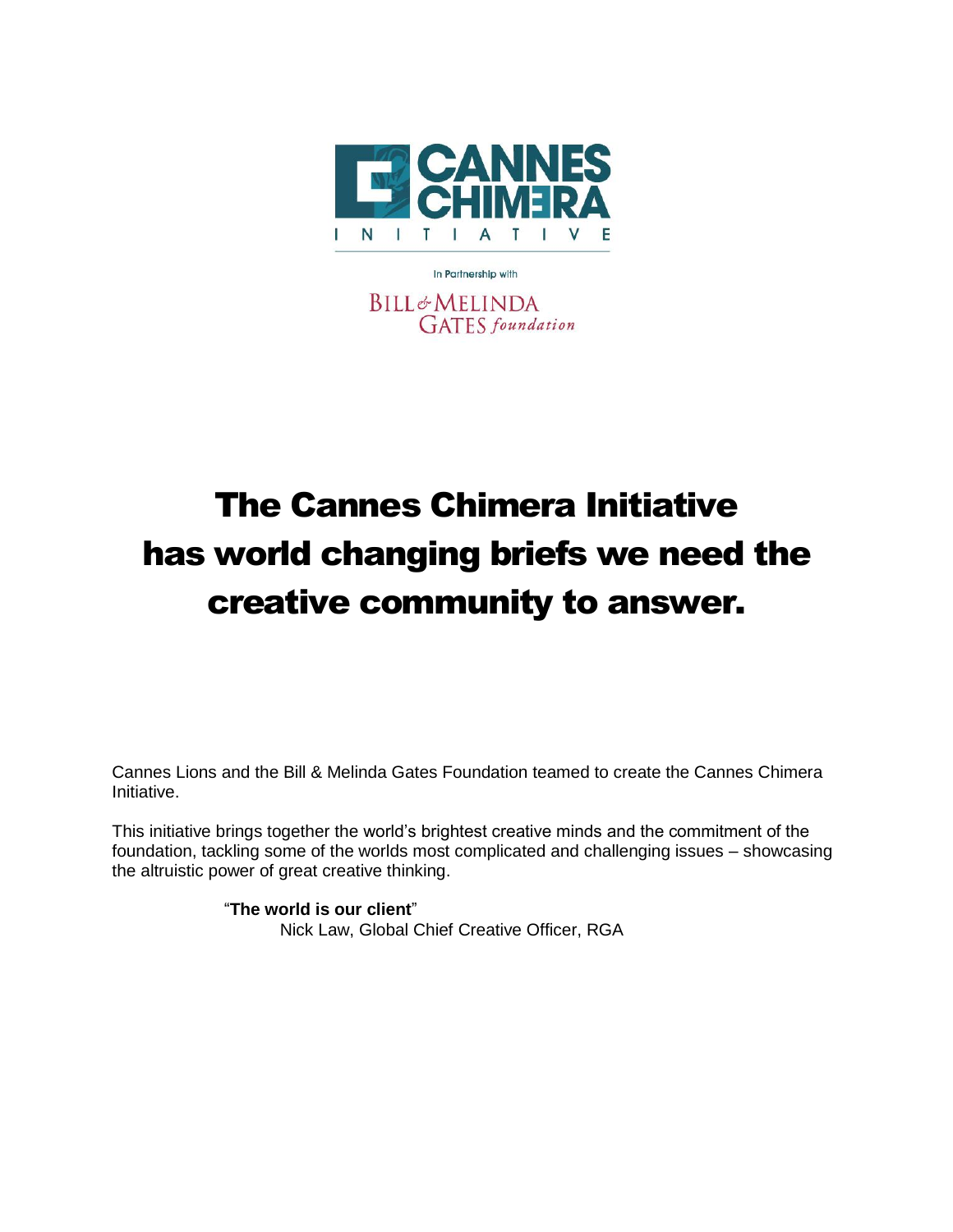## **The Brief:**

Create a master identity for "The Chimera Creative Brief" to be used annually by the Cannes Chimera Initiative within the Cannes creative community.

Establish a persona for the brief that resonates with the creative community.

## **Key Message:**

Through a single execution, engage and inspire the world's brightest creative thinkers to answer the Chimera Creative brief and change the world.

# **Target Audience:**

The Cannes creative audience of 75,000+ worldwide and 10,000+ delegates each year onsite.

# **Deliverables:**

- 1. Logo/Brand Identity
- 2. Two 150 word descriptions
- 3. Real world applications

# **Requirements:**

- A logo for The Chimera Creative Brief
- The logo should work in full color, but also in 1 color only (black).
- The typography & logo Icon should be easily adapted to into 3D for marketing and merchandising support(e.g. Mobile app, notebook, iPad cover, Mug, t-shirt)
- The logo must have universal appeal internationally
- The logo should be: Distinctive, ownable and relevant

## **Possible usage:**

Briefing docs Installation on site High traffic areas at festival In Palais de Festivals seminars On Cannes Festival home page iPhone app

## **Description:**

150 word description of how the designed mark answers the brief 150 word description of how this identity could evolve

## **Deliverables:**

Visuals of how the mark can be used in the real world Three visuals of how the Chimera Creative Brief will look in the real world.